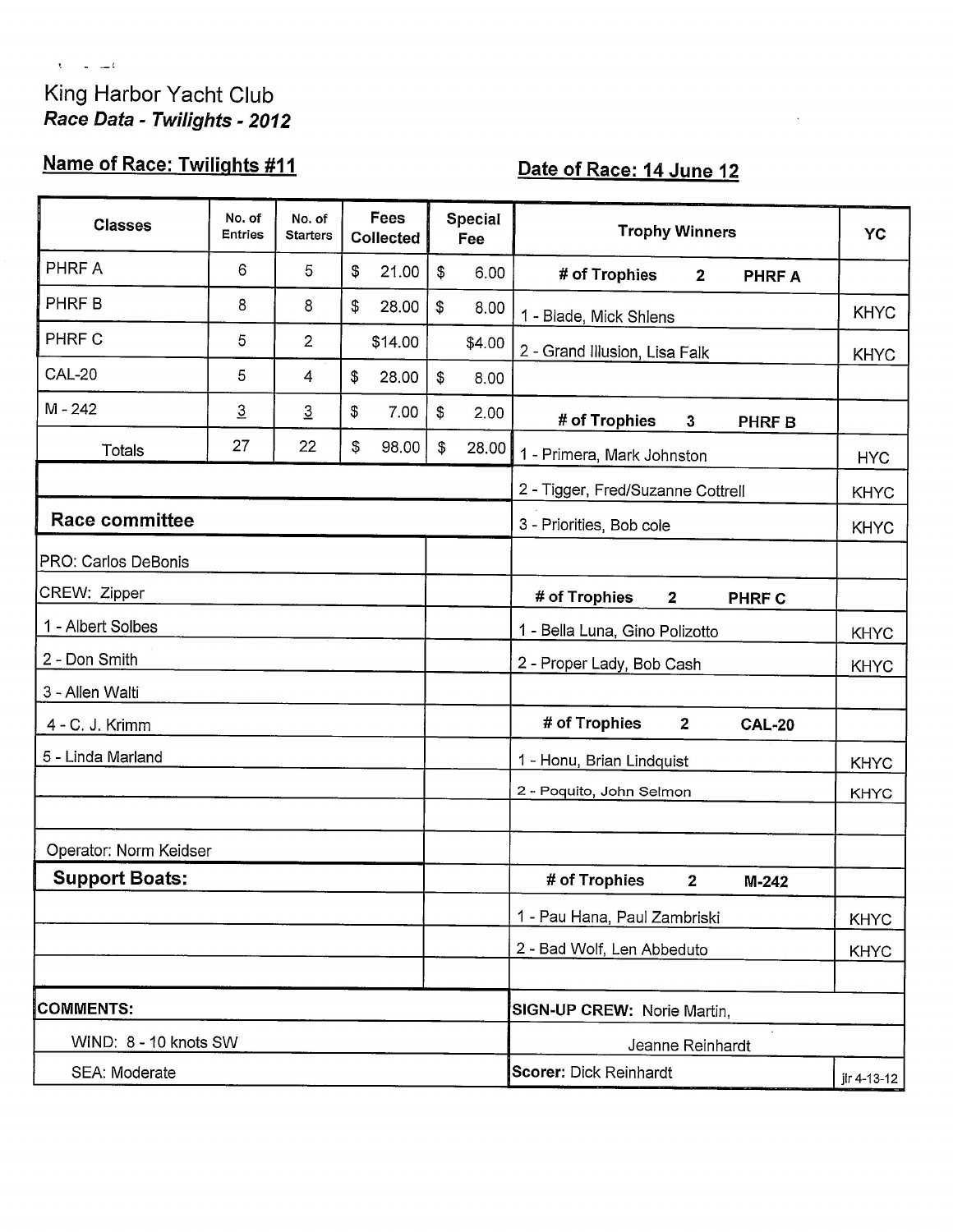### **2012 Twilights at KHYC #11**

#### **King Harbor Yacht Club**

Race Date: 14 Jun 201

Wind Speed: 8-10knots

#### PRO:

|               | Div<br><b>Rank</b> | <b>Boat Name</b>           | Sail No. | <b>Owner / Skipper</b>             | <b>Rating</b> | Finish<br><b>Time</b> | <b>Elapsed</b><br><b>Time</b> | Corrected<br><b>Time</b> |
|---------------|--------------------|----------------------------|----------|------------------------------------|---------------|-----------------------|-------------------------------|--------------------------|
| <b>PHRF-A</b> |                    |                            |          | Time on Time / Start Time 18:20:00 |               |                       |                               |                          |
|               | 1                  | Blade *                    | 103      | Mick Shlens                        | 27            | 19:33:43              | 01:13:43                      | 01:23:03                 |
|               | $\overline{c}$     | <b>Grand Illusion</b>      | USA97    | Lisa Falk                          | $-81$         | 19:20:13              | 01:00:13                      | 01:23:27                 |
|               | 3                  | JATO *                     | 7311     | Bill Webster/ Mike Moorhead        | 33            | 19:38:18              | 01:18:18                      | 01:27:18                 |
|               | 4                  | <b>Bullitt</b>             | 74295    | Mike Kaminslas                     | 78            | 19:46:53              | 01:26:53                      | 01:29:56                 |
|               | 5                  | Calais                     | 46575    | Jerry Hunter                       | 75            | 19:47:31              | 01:27:31                      | 01:31:01                 |
| <b>PHRF-B</b> |                    |                            |          | Time on Time / Start Time 18:25:00 |               |                       |                               |                          |
|               | 1                  | Primera                    | 27871    | Mark Johnston                      | 147           | 19:56:39              | 01:31:39                      | 01:25:28                 |
|               | 2                  | Tigger *                   | 42757    | Suzanne Cottrell                   | 84            | 19:52:01              | 01:27:01                      | 01:29:13                 |
|               | 3                  | Priorities <sup>*</sup>    | 87309    | Bob Cole                           | 96            | 19:53:41              | 01:28:41                      | 01:29:14                 |
|               | 4                  | Bella Vita                 | 56136    | Marty Burke                        | 81            | 19:54:35              | 01:29:35                      | 01:32:17                 |
|               | 5                  | No Way !! *                | 28124    | Don Souther                        | 138           | 20:07:11              | 01:42:11                      | 01:36:32                 |
|               | 6                  | Velociraptor (np)          | 46470    | Wilfred Poiesz                     | 138           | 20:07:29              | 01:42:29                      | 01:36:49                 |
|               | 7                  | <b>Flying Dutchman</b>     | 87027    | Jason Herring                      | 87            | 20:01:59              | 01:36:59                      | 01:38:58                 |
|               | $\,8\,$            | Ellis Island II *nl        | 1172     | Cacey Schilling                    | 150           | 20:20:00              | 01:55:00                      | 01:46:47                 |
| PHRF-C        |                    |                            |          | Time on Time / Start Time 18:30:00 |               |                       |                               |                          |
|               | $\mathbf{1}$       | Bella Luna (np)            | 47595    | Gino Polizzotto                    | 180           | 19:40:39              | 01:10:39                      | 01:02:54                 |
|               | $\overline{c}$     | Proper Lady                | 57935    | Bob Cash                           | 204           | 19:50:24              | 01:20:24                      | 01:09:19                 |
| <b>Cal 20</b> |                    | One Design                 |          |                                    |               |                       |                               |                          |
|               | $\mathbf{1}$       | Honu <sup>*</sup>          | 1559     | Lindquist/ Mayol                   |               |                       |                               |                          |
|               | $\overline{c}$     | Poquito                    | 1092     | John Selman                        |               |                       |                               |                          |
|               | 3                  | Brew Ha Ha                 | 15c      | Mark Kranz                         |               |                       |                               |                          |
|               | 4                  | Fifty-Fifty                | 50       | Bud Legg                           |               |                       |                               |                          |
|               | 5                  | Yell At Me!                | 1079     | Rupert Nuttall-Smith               |               |                       |                               |                          |
|               |                    | <b>Questions?</b> Contact: |          | Dick Reinhardt (310)376-2459       |               |                       |                               |                          |
| Printed On:   | 14-Jun-2012        | 20:55:38                   |          | Number of boats Scored 20          |               | Version 6.43          |                               |                          |

Scoring Program by Quick Score - For **Program Information visit www.QuickScoreRace.com** or Email dan.hollands@gmail.com Do **NOT** contact Quick Score about the results of this Race